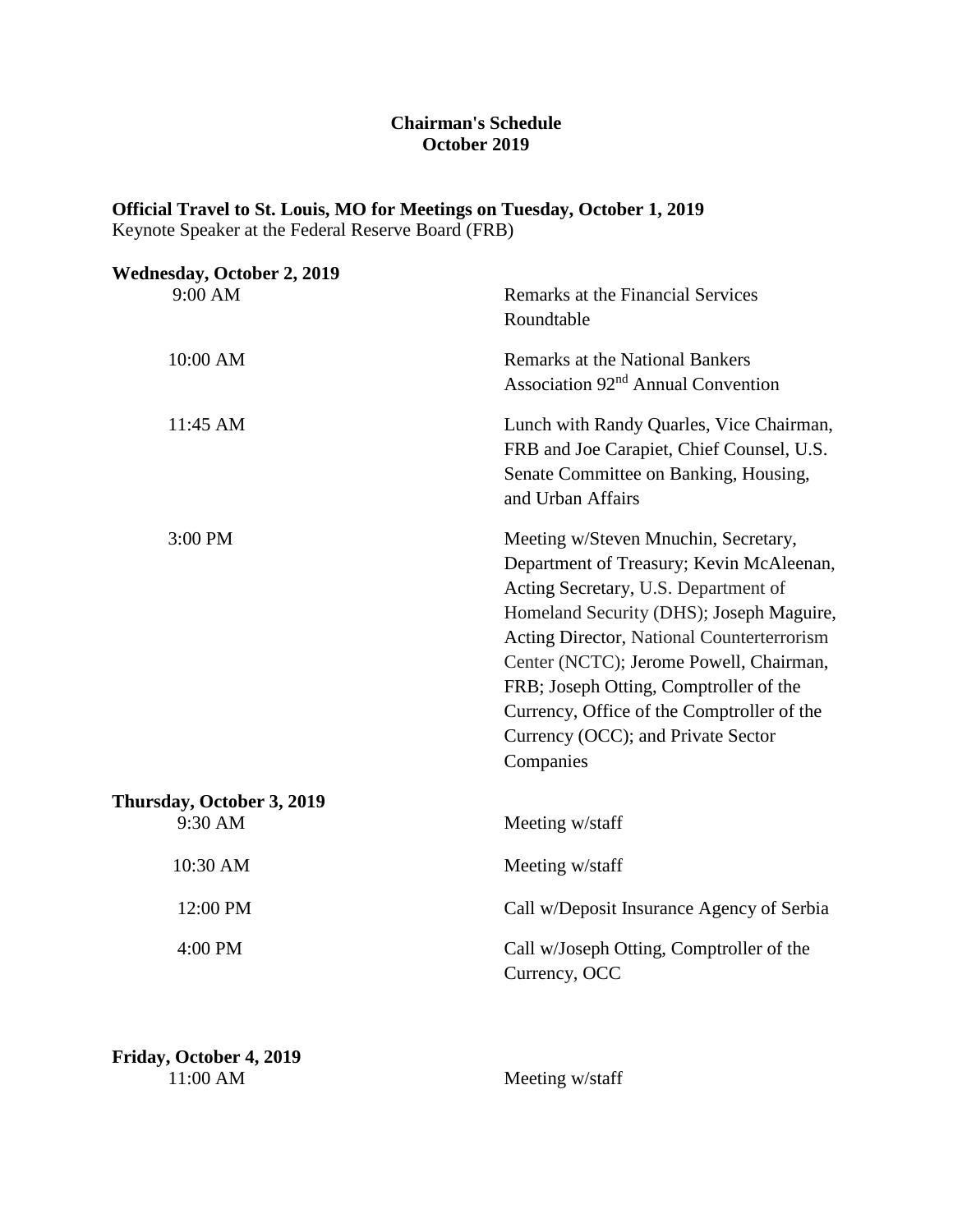| 12:00 PM                                  | Lunch w/staff                                                 |
|-------------------------------------------|---------------------------------------------------------------|
| $2:00$ PM                                 | Meeting w/staff                                               |
| <b>Monday, October 7, 2019</b><br>9:30 AM | Meeting w/staff                                               |
| $11:00$ AM                                | Memorial Service for Andrew "Skip"<br>Hove Jr.                |
| 1:30 PM                                   | Institute of International Finance (IIF)<br>Podcast Recording |

# **Official Travel to Istanbul, Turkey, Tuesday, October 8 – 10, 2019**

# **Monday, October 14, 2019**

## **COLUMBUS DAY**

| Tuesday, October 15, 2019<br>10:00 AM         | FDIC Board of Director's Meeting                                                                                                                                                                                                                                                                                                                                                                                                                                                                                                           |
|-----------------------------------------------|--------------------------------------------------------------------------------------------------------------------------------------------------------------------------------------------------------------------------------------------------------------------------------------------------------------------------------------------------------------------------------------------------------------------------------------------------------------------------------------------------------------------------------------------|
| 1:30 PM                                       | Meeting w/staff                                                                                                                                                                                                                                                                                                                                                                                                                                                                                                                            |
| 3:30 PM                                       | President's Working Group Meeting w/<br>Jerome Powell, Chairman, FRB; Randy<br>Quarles, Vice Chairman, FRB; Jay Clayton,<br>Chairman, Securities and Exchange<br>Commission (SEC); Heath Tarbert,<br>Chairman, Commodity Futures Trading<br>Commission (CFTC); Joseph Otting,<br>Comptroller of the Currency, OCC; Chris<br>Krebs, Director, Cybersecurity and<br><b>Infrastructure Security Agency, Department</b><br>of Homeland Security (DHS); and Amy<br>Hess, Executive Assistant Director,<br>Federal Bureau of Investigation (FBI) |
| <b>Wednesday, October 16, 2019</b><br>9:30 AM | Meeting w/staff                                                                                                                                                                                                                                                                                                                                                                                                                                                                                                                            |
| 10:30 AM                                      | Meeting w/Sir Paul Tucker, Chairman,<br><b>Systemic Risk Council</b>                                                                                                                                                                                                                                                                                                                                                                                                                                                                       |
| 11:00 AM                                      | Meeting w/Sir Jon Cunliffe, Deputy<br>Governor, Bank of England                                                                                                                                                                                                                                                                                                                                                                                                                                                                            |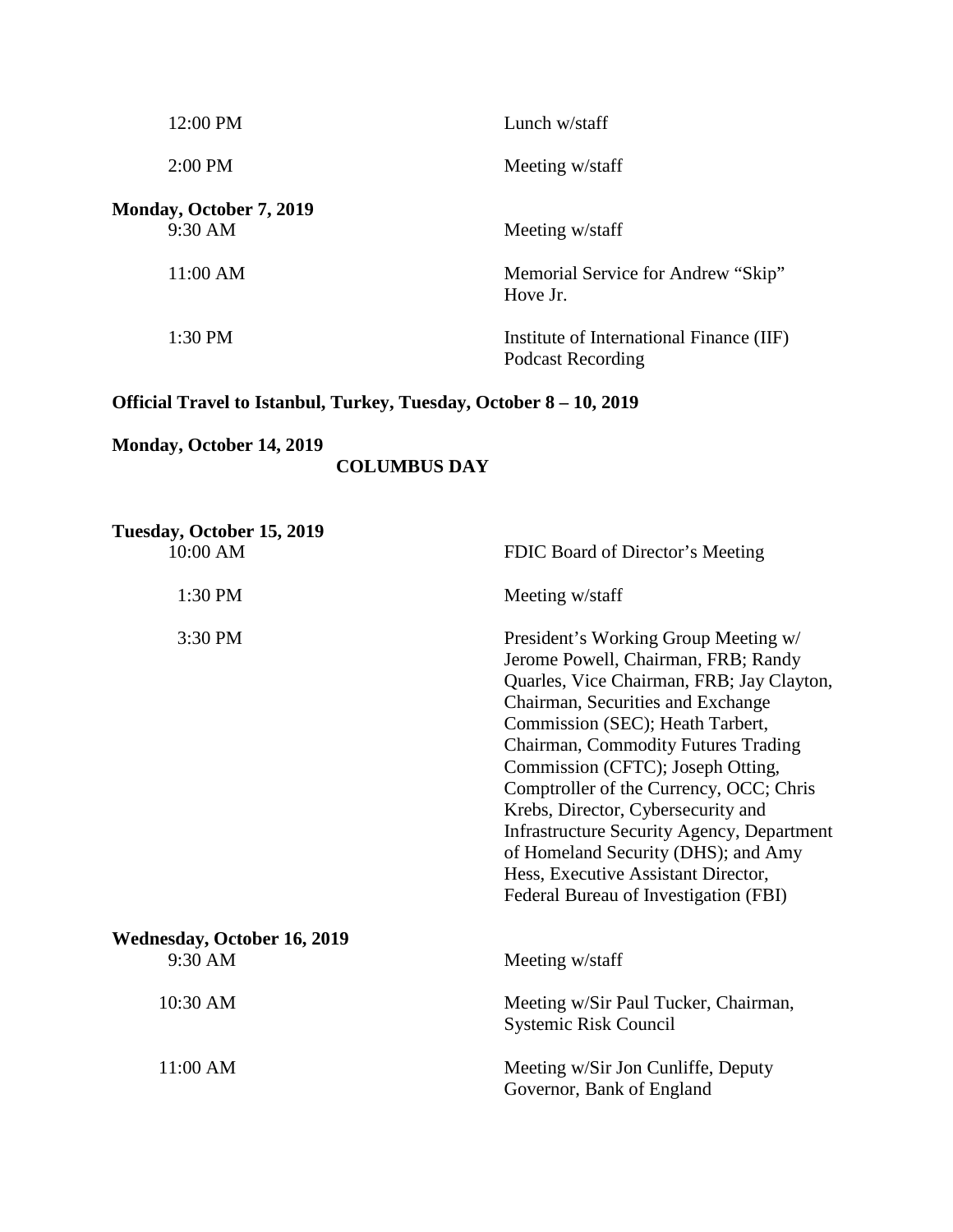| 11:45 AM                              | Call w/ Lael Brainard, Governor, FRB                                                                                                                                                                                                                                                           |
|---------------------------------------|------------------------------------------------------------------------------------------------------------------------------------------------------------------------------------------------------------------------------------------------------------------------------------------------|
| 12:30 PM                              | Remarks Exchequer Club                                                                                                                                                                                                                                                                         |
| 3:00 PM                               | Meeting w/staff                                                                                                                                                                                                                                                                                |
| 4:30 PM                               | Meeting w/Frank Martire, Executive<br>Chairman, NCR Corporation                                                                                                                                                                                                                                |
| 5:30 PM                               | Call w/James Gorman, Chairman & CEO,<br><b>Morgan Stanley</b>                                                                                                                                                                                                                                  |
| Thursday, October 17, 2019<br>9:30 AM | Meeting w/Marja Nykanen, Chairman,<br>Financial Supervisory Authority of Finland                                                                                                                                                                                                               |
| 10:00 AM                              | Meeting w/ Martin Gruenberg, Director,<br><b>FDIC</b>                                                                                                                                                                                                                                          |
| 11:00 AM                              | Meeting w/Christian Ossig, CEO, and<br>Markus Becker-Melching, Member of the<br>Management Board, Association of German<br>Banks; and Wim Mijs, CEO, European<br><b>Banking Federation (EBF)</b>                                                                                               |
| 11:30 AM                              | Meeting w/staff                                                                                                                                                                                                                                                                                |
| 2:00 PM                               | Regulatory Roundtable w/Steve Mnuchin,<br>Secretary, Department of Treasury                                                                                                                                                                                                                    |
| 4:00 PM                               | Meeting w/Stephen Jones, CEO,<br>UK Finance and Angus Canvin, Director,<br><b>International Affairs, UK Finance</b>                                                                                                                                                                            |
| 5:00 PM                               | Meeting w/Russ Vought, Acting Director,<br>Office of Management and Budget (OMB);<br>Paul Ray, Acting Administrator, Office of<br>Information and Regulatory Affairs (OIRA);<br>and Andrew Olmem, Deputy Assistant to<br>the President and Deputy Director, National<br>Economic Council (NEC) |
| Friday, October 18, 2019<br>9:00 AM   | Welcoming Remarks, 9 <sup>th</sup> Annual FDIC                                                                                                                                                                                                                                                 |
|                                       | <b>Consumer Research Symposium</b>                                                                                                                                                                                                                                                             |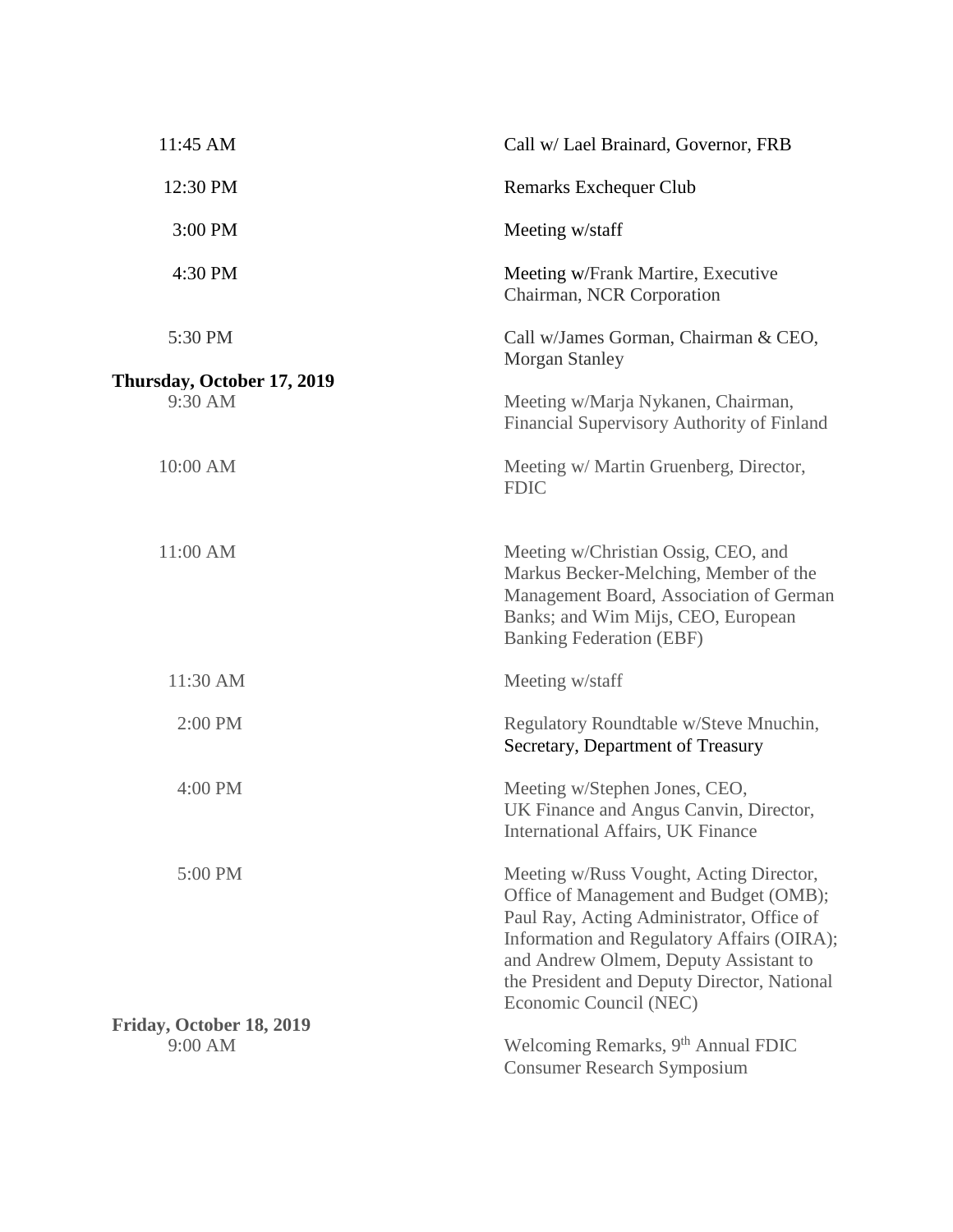| 10:15 AM                                   | Meeting w/Dr. Jorg Kukies, State Secretary,<br>German Federal Ministry of Finance                                                      |
|--------------------------------------------|----------------------------------------------------------------------------------------------------------------------------------------|
| 10:45 AM                                   | Meeting w/Sam Woods, Deputy Governor,<br>and Bank of England (BOE)                                                                     |
| 11:30 AM                                   | Meeting w/Giovanni Sabatini, Chairman,<br>European Banking Federation (EBF)                                                            |
| 1:00 PM                                    | Meeting w/staff                                                                                                                        |
| 6:00 PM                                    | British Embassy and IIF Reception for 2019<br>Annual Meetings of the World Bank Group<br>(WBG) and International Monetary Fund<br>(MF) |
| <b>Monday, October 21, 2019</b><br>9:30 AM |                                                                                                                                        |
|                                            | Meeting w/staff                                                                                                                        |
| 12:00 PM                                   | Lunch w/ Hyun Song Shin, Economic<br>Adviser and Head of Research, Bank for<br>International Settlements (BIS)                         |
| 1:30 PM                                    | Meeting w/staff                                                                                                                        |
| 3:00 PM                                    | Keynote Speaker, Georgetown University<br>Law Center, Fintech Week                                                                     |
| 5:00 PM                                    | Meeting of Advisory Committee on<br>Economic Inclusion (ComE-IN)                                                                       |
| Tuesday, October 22, 2019                  |                                                                                                                                        |
| 8:30 AM                                    | Meeting of ComE-IN                                                                                                                     |
| 12:00 PM                                   | Call w/Joseph Otting, Comptroller of the<br>Currency, OCC                                                                              |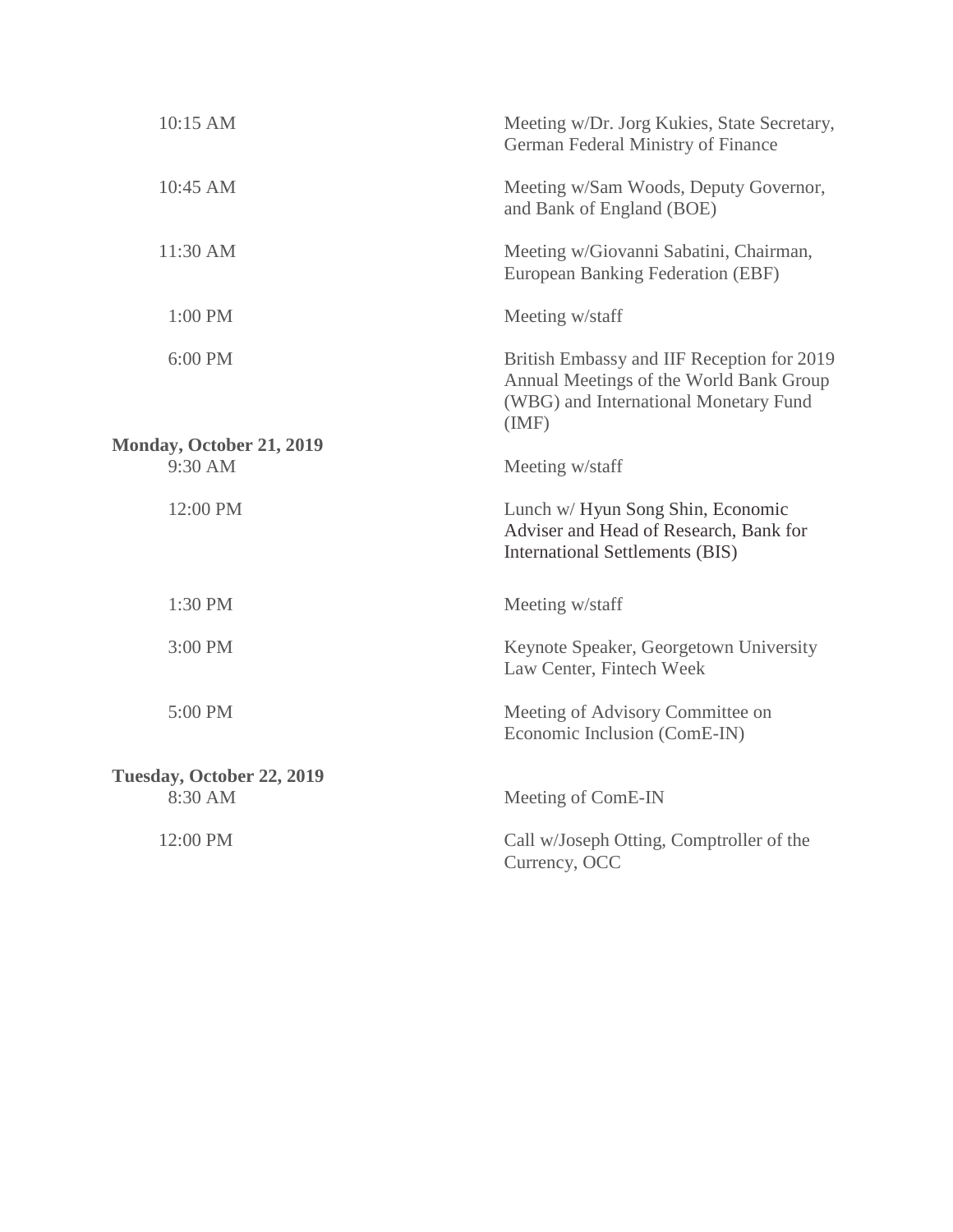| 3:30 PM                            | Meeting w/Bob Annibale, Global Director,<br>Community Development and Inclusive<br>Finance, Citi               |
|------------------------------------|----------------------------------------------------------------------------------------------------------------|
| 4:30 PM                            | Meeting w/staff                                                                                                |
| 5:15 PM                            | Interagency Call w/Randy Quarles, Vice<br>Chairman, FRB and Joseph Otting,<br>Comptroller of the Currency, OCC |
| <b>Wednesday, October 23, 2019</b> |                                                                                                                |
| 9:00 AM                            | Meeting w/John Dugan, Chairman,<br>Citigroup                                                                   |
| 11:00 AM                           | Meeting w/staff                                                                                                |
| 12:00 PM                           | Lunch w/Heath Talbert, Chairman,<br><b>CFTC</b>                                                                |
| $1:15$ PM                          | Call w/Lael Brainard, Governor, FRB                                                                            |
| 2:00 PM                            | Meeting w/Alex Sanchez, President & CEO,<br><b>Florida Bankers Association</b>                                 |
| 2:30 PM                            | Meeting w/staff                                                                                                |
| 4:00 PM                            | <b>Interagency Principals Bank Secrecy Act</b><br>(BSA) Meeting                                                |

#### **Official Travel to Chicago on Thursday, October 24, 2019, for meetings:**

FDIC Chicago Regional Town Hall Fireside Chat with Thomas Boyle, Vice Chairman, Countryside Bank

### **Official Travel to Lincoln, NE on Friday, October 25, 2019, for meetings:**

Keynote Speech Meeting with Board of Directors, Nebraska Bankers Association

#### **Official Travel to Las Vegas, NV on Sunday, October 27-28, 2019 for meetings:**

### **Sunday, October 27, 2019**

Money 2020 Conference Fireside Chat with Joseph Otting, Comptroller of the Currency, OCC